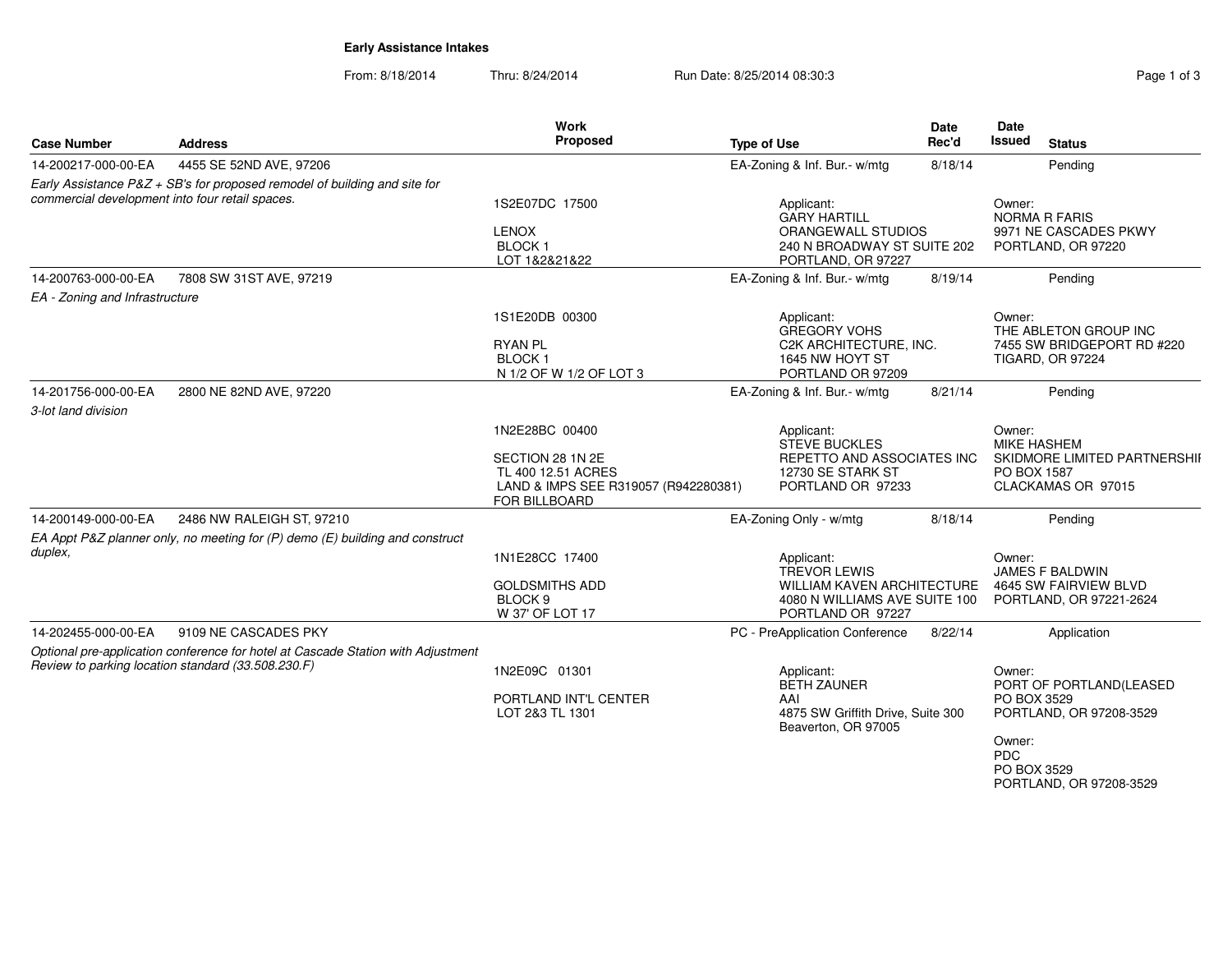# **Early Assistance Intakes**

From: 8/18/2014Thru: 8/24/2014 Run Date: 8/25/2014 08:30:3

|                                                                                                                                                                                                                |                                                                                                                                                            | <b>Work</b>                                                                     |                                                                                                                                                                              | <b>Date</b>                                                                                                                                                               | Date                         |                                                                                 |
|----------------------------------------------------------------------------------------------------------------------------------------------------------------------------------------------------------------|------------------------------------------------------------------------------------------------------------------------------------------------------------|---------------------------------------------------------------------------------|------------------------------------------------------------------------------------------------------------------------------------------------------------------------------|---------------------------------------------------------------------------------------------------------------------------------------------------------------------------|------------------------------|---------------------------------------------------------------------------------|
| <b>Case Number</b>                                                                                                                                                                                             | <b>Address</b>                                                                                                                                             | <b>Proposed</b>                                                                 | <b>Type of Use</b>                                                                                                                                                           | Rec'd                                                                                                                                                                     | <b>Issued</b>                | <b>Status</b>                                                                   |
| 14-199907-000-00-EA                                                                                                                                                                                            | 1810 NE 11TH AVE, 97212                                                                                                                                    |                                                                                 | PC - PreApplication Conference                                                                                                                                               | 8/18/14                                                                                                                                                                   |                              | Pending                                                                         |
| Pre-Application Conference to discuss Type III Historic Resource Review to add<br>new 3-story 12-unit apartment building on site with existing apartment (10-unit)<br>building, in Irvington Historic District |                                                                                                                                                            | 1N1E26CD 07500<br><b>HOLLADAYS ADD</b><br>BLOCK 256<br>LOT 3&4                  | Applicant:<br><b>BRETT LAURILA</b><br><b>BKL/A ARCHITECTURE</b><br>2700 SE HARRISON ST SUITE A<br>MILWAUKIE OR 97222                                                         | Owner:<br><b>CLIFFORD G ALLEN</b><br>11430 SE HIGHLAND LOOP<br>CLACKAMAS, OR 97015-7232<br>Owner:<br>JUDITH K ALLEN<br>11430 SE HIGHLAND LOOP<br>CLACKAMAS, OR 97015-7232 |                              |                                                                                 |
| 14-202490-000-00-EA                                                                                                                                                                                            | 4610 N MARYLAND AVE, 97217                                                                                                                                 |                                                                                 | PC - PreApplication Conference                                                                                                                                               | 8/22/14                                                                                                                                                                   |                              | Application                                                                     |
|                                                                                                                                                                                                                | Pre-application conference (optional) for new 4-story apartment                                                                                            |                                                                                 |                                                                                                                                                                              |                                                                                                                                                                           |                              |                                                                                 |
|                                                                                                                                                                                                                |                                                                                                                                                            | 1N1E22BC 04800                                                                  | Applicant:<br><b>STEVE MILEHAM</b><br>LRS ARCHITECTS INC<br>720 NW DAVIS ST. STE 300<br>PORTLAND, OR 97209                                                                   |                                                                                                                                                                           | Owner:<br><b>SEASIDE LLC</b> | 1453 BANYAN DR<br>FALLBROOK, CA 92028-1105                                      |
| 14-199813-000-00-EA                                                                                                                                                                                            | 3500 N INTERSTATE AVE, 97227                                                                                                                               |                                                                                 | PC - PreApplication Conference                                                                                                                                               | 8/18/14                                                                                                                                                                   |                              | Application                                                                     |
|                                                                                                                                                                                                                | Preapplication conference to discuss amendments to IMP Master Plan.                                                                                        |                                                                                 |                                                                                                                                                                              |                                                                                                                                                                           |                              |                                                                                 |
|                                                                                                                                                                                                                |                                                                                                                                                            | 1N1E27BB 02200<br><b>COOKS 2ND ADD</b><br><b>BLOCK1</b><br>LOT 2-4&6-12 TL 2200 | Applicant:<br><b>NOLAN LIENHART</b><br>ZIMMER GUNSUL FRASCA<br><b>ARCHITECTS LLP</b><br>1223 SW WASHINGTON ST STE<br>200<br>PORTLAND OR 97205                                |                                                                                                                                                                           | Owner:                       | KAISER FOUNDATION HEALTH<br>500 NE MULTNOMAH ST #100<br>PORTLAND, OR 97232-2031 |
| 14-200726-000-00-EA                                                                                                                                                                                            |                                                                                                                                                            |                                                                                 | <b>Public Works Inquiry</b>                                                                                                                                                  | 8/19/14                                                                                                                                                                   |                              | Pending                                                                         |
|                                                                                                                                                                                                                | Public Works Inquiry - Basic Guidance. Construction of new SFR. Questions on<br>sewer / stormwater management, improvement requirements & dedications.     | 1S1E06AA 01902<br>PARTITION PLAT 2008-14<br>LOT <sub>2</sub>                    | Applicant:<br>Owner:<br><b>BRUCE BARNES</b><br><b>TERRIA L DESKINS</b><br>ARTISTIC CUSTOM HOMES, LLC<br>33861 CALLE BORREGO<br>16963 NW OAK CREEK DR.<br>BEAVERTON, OR 97006 |                                                                                                                                                                           | SAN JUAN CAPO, CA 92675-5007 |                                                                                 |
| 14-202128-000-00-EA                                                                                                                                                                                            | 5603 NE 62ND AVE, 97218                                                                                                                                    |                                                                                 | Public Works Inquiry                                                                                                                                                         | 8/22/14                                                                                                                                                                   |                              | Pending                                                                         |
| dedications.                                                                                                                                                                                                   | Public Works Inquiry - Basic Guidance. Construction of new home in trailer park.<br>Questions on sewer / stormwater management, improvement requirements & | 1N2E18DD 02500<br><b>HESS PK</b><br>LOT <sub>23</sub>                           | Applicant:<br>DWIGHT K ORIAN<br>3039 E BURNSIDE ST<br>PORTLAND, OR 97214                                                                                                     |                                                                                                                                                                           | Owner:                       | MAXINE ROBERTSON<br>4265 NE HALSEY ST #110<br>PORTLAND, OR 97213-1552           |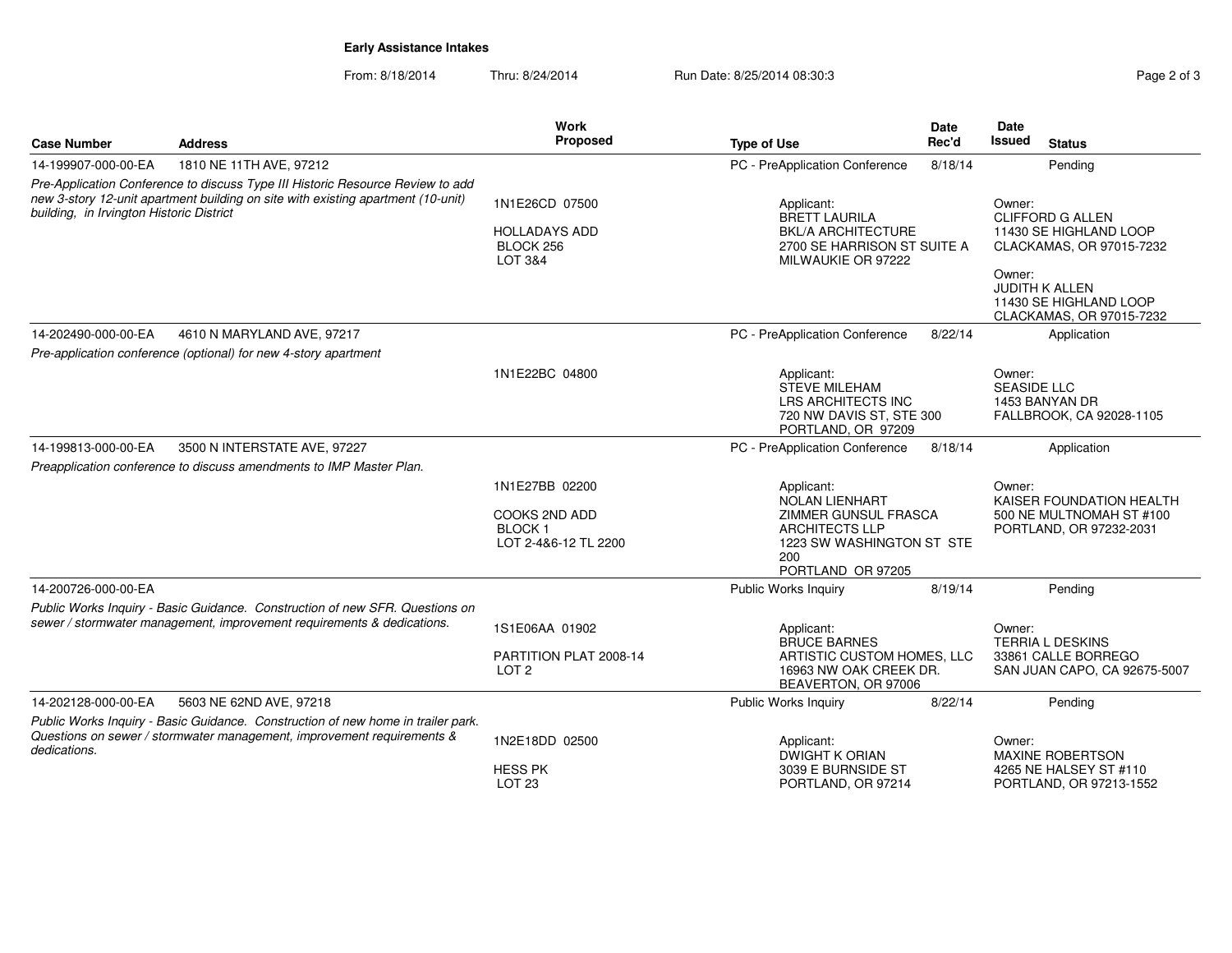# **Early Assistance Intakes**

From: 8/18/2014Thru: 8/24/2014 Run Date: 8/25/2014 08:30:3

| <b>Address</b><br><b>Case Number</b>                                                                                                                                                      | Work<br>Proposed | Type of Use                                                                                                     | <b>Date</b><br>Rec'd | <b>Date</b><br>Issued<br><b>Status</b>                                             |
|-------------------------------------------------------------------------------------------------------------------------------------------------------------------------------------------|------------------|-----------------------------------------------------------------------------------------------------------------|----------------------|------------------------------------------------------------------------------------|
| 14-201602-000-00-EA<br>8115 SE LAMBERT ST, 97206                                                                                                                                          |                  | <b>Public Works Inquiry</b>                                                                                     | 8/21/14              | Pending                                                                            |
| Public Works Inquiry - Basic Guidance. Construction of new NSFR associated<br>with 14-190599 (RS). Questions on sewer / stormwater management,<br>improvement requirements & dedications. | 1S2E20DA 03900   | Applicant:<br><b>Rick Caffall</b><br><b>Caffall Construction</b><br>8555 SW Sagert Street<br>Tualatin, OR 97062 |                      | Owner:<br>CAFFALL CONSTRUCTION INC<br>8555 SW SAGERT ST<br>TUALATIN, OR 97062-9115 |

**Total # of Early Assistance intakes: 11**

 $=$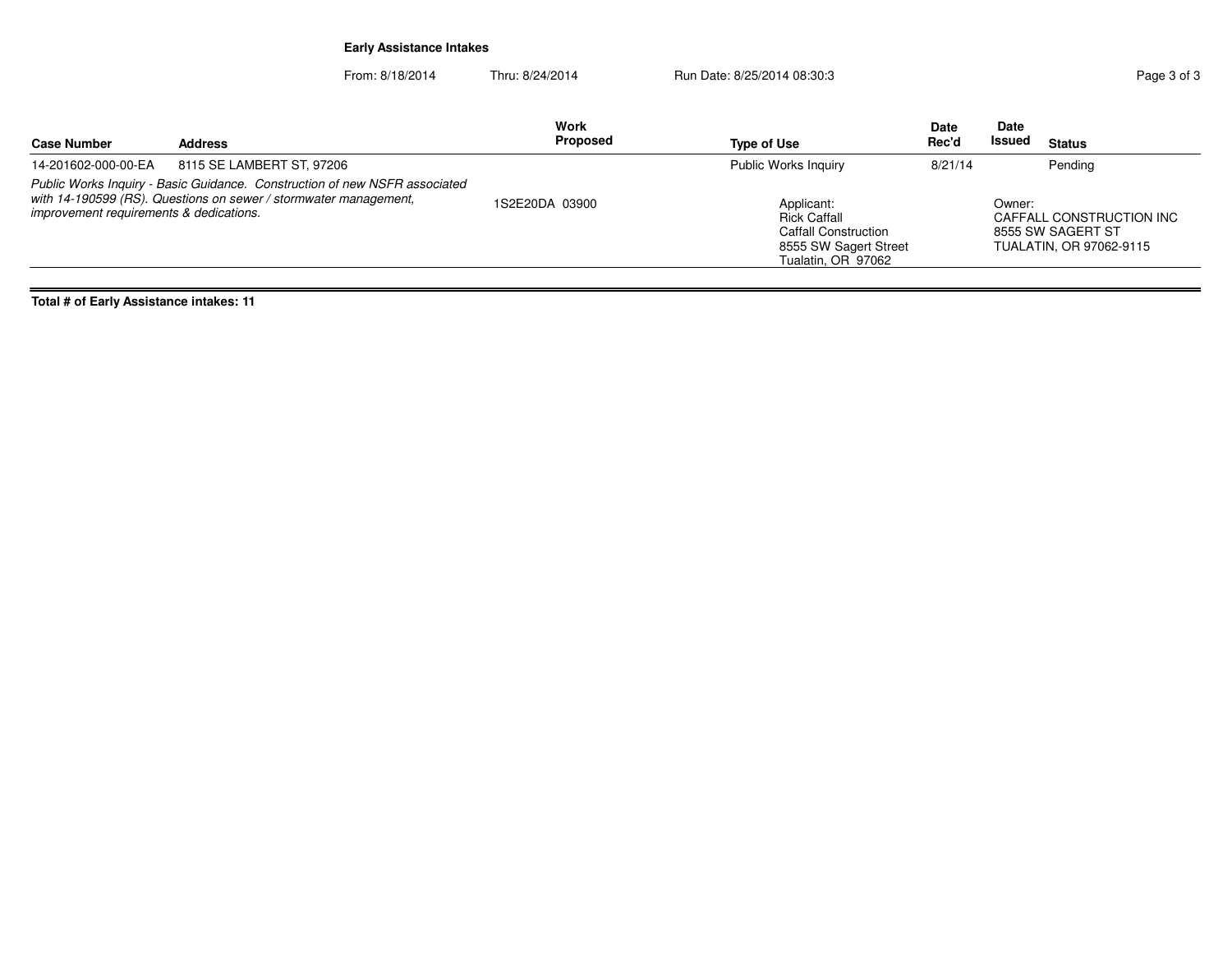**Final Plat Intakes**

From: 8/18/2014Thru: 8/24/2014 Run Date: 8/25/2014 08:30:3

| <b>Case Number</b>                                        | <b>Address</b>                                         | <b>Work</b><br>Proposed                                         | <b>Date</b><br>Rec'd<br><b>Type of Use</b>                                                                                      | Date<br><b>Issued</b><br><b>Status</b>                                                                                                                                                               |
|-----------------------------------------------------------|--------------------------------------------------------|-----------------------------------------------------------------|---------------------------------------------------------------------------------------------------------------------------------|------------------------------------------------------------------------------------------------------------------------------------------------------------------------------------------------------|
| 13-199206-000-00-FP                                       | 6347 SE YAMHILL ST, 97215                              | FP - Final Plat Review                                          | 8/21/14                                                                                                                         | <b>Under Review</b>                                                                                                                                                                                  |
| Final Plat to Create 2 lots.                              |                                                        |                                                                 |                                                                                                                                 |                                                                                                                                                                                                      |
|                                                           |                                                        | 1S2E05BC 00300                                                  | Applicant:<br><b>DON DEVLAEMINCK</b>                                                                                            | Owner:<br><b>NANCY LAPAGLIA</b>                                                                                                                                                                      |
|                                                           |                                                        | <b>BELMONT VILLA</b><br>LOT H&I TL 300                          | <b>COMPASS ENGINEERING</b><br>4107 SE INTERNATIONAL WAY<br><b>STE 705</b><br>MILWAUKIE OR 97222                                 | 6347 SE YAMHILL ST<br>PORTLAND, OR 97215                                                                                                                                                             |
| 14-151391-000-00-FP                                       | 1606 NE GOING ST, 97211                                | FP - Final Plat Review                                          | 8/22/14                                                                                                                         | Application                                                                                                                                                                                          |
| 2 - lot partition, attached housing.                      |                                                        |                                                                 |                                                                                                                                 |                                                                                                                                                                                                      |
|                                                           |                                                        | 1N1E23AC 22900<br><b>VERNON</b><br>BLOCK 63<br>W 1/2 OF LOT 1&2 | Applicant:<br><b>NICK DANIKEN</b><br>PORTLAND DEVELOPMENT<br><b>GROUP LLC</b><br>4224 NE HALSEY ST STE 300<br>PORTLAND OR 97213 | Owner:<br>PORTLAND DEVELOPMENT<br><b>GROUP</b><br>11124 NE HALSEY ST PMB 643<br>PORTLAND, OR 97220-2021<br>Owner:<br><b>INVESTMENTS LLC</b><br>11124 NE HALSEY ST PMB 643<br>PORTLAND, OR 97220-2021 |
| 14-123208-000-00-FP<br><b>FINAL PLAT TO CREATE 2 LOTS</b> | 3709 SE 73RD AVE - Unit A, 97206                       | FP - Final Plat Review                                          | 8/19/14                                                                                                                         | <b>Under Review</b>                                                                                                                                                                                  |
|                                                           | Total # of FP FP - Final Plat Review permit intakes: 3 | 1S2E08DB 11800<br><b>MIDDLESEX</b><br>S 100' OF E 118' OF LOT 5 | Applicant:<br><b>KERRY STEINMETZ</b><br><b>FIDELITY NATIONAL TITLE</b><br>900 SW 5TH AVE MEZZANINE<br>PORTLAND OR 97204         | Owner:<br>PRIVATE INVESTMENT<br>848 N RAINBOW BLVD #2747<br>LAS VEGAS, NV 89107-1103                                                                                                                 |

**Total # of Final Plat intakes: 3**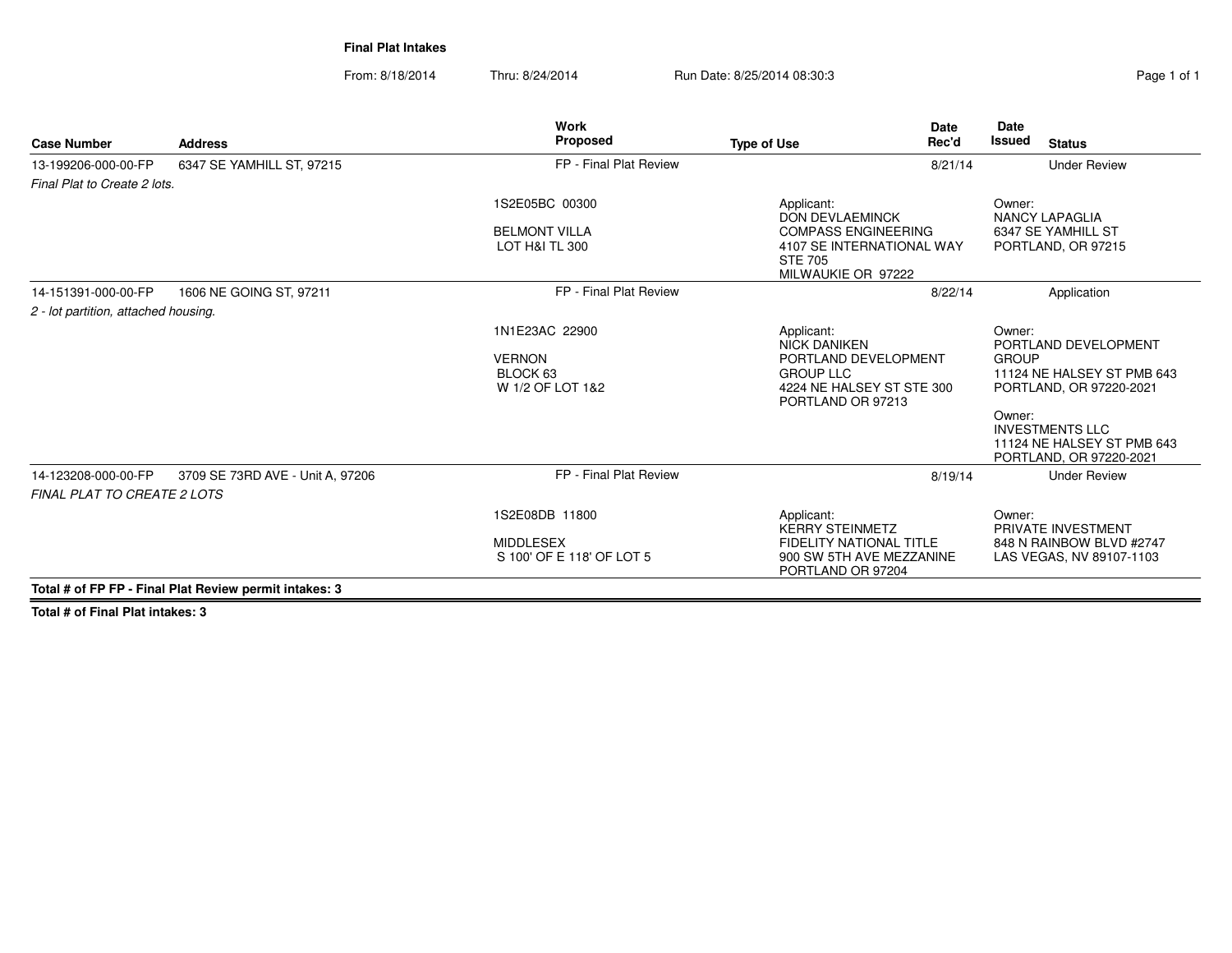From: 8/18/2014Thru: 8/24/2014 Run Date: 8/25/2014 08:30:3

| <b>Case Number</b>                                                                                                           | <b>Address</b>                                                                                                                        | <b>Work</b><br>Proposed                                                                  | <b>Type of Use</b>                                                                 | Date<br>Rec'd                                                                      | Date<br><b>Issued</b>                                               | <b>Status</b>                                                                  |
|------------------------------------------------------------------------------------------------------------------------------|---------------------------------------------------------------------------------------------------------------------------------------|------------------------------------------------------------------------------------------|------------------------------------------------------------------------------------|------------------------------------------------------------------------------------|---------------------------------------------------------------------|--------------------------------------------------------------------------------|
| 14-201500-000-00-LU                                                                                                          | 3015 NE 20TH AVE - Unit A, 97212                                                                                                      | AD - Adjustment                                                                          | Type 2 procedure                                                                   | 8/21/14                                                                            |                                                                     | Pending                                                                        |
|                                                                                                                              | Adjustments to height and setbacks for ADU above existing garage                                                                      |                                                                                          |                                                                                    |                                                                                    |                                                                     |                                                                                |
|                                                                                                                              |                                                                                                                                       | 1N1E26AD 05300                                                                           | Applicant:                                                                         |                                                                                    | Owner:                                                              |                                                                                |
|                                                                                                                              |                                                                                                                                       | <b>IRVINGTON</b><br>BLOCK 31<br>LOT <sub>4</sub>                                         |                                                                                    | <b>CARL MUNZ</b><br>3726 N GANTENBEIN AVE<br>PORTLAND, OR 97227-1415               | Owner:                                                              | JAMES D LOVESTRAND<br>3015 NE 20TH AVE<br>PORTLAND, OR 97212                   |
|                                                                                                                              |                                                                                                                                       |                                                                                          |                                                                                    |                                                                                    |                                                                     | JULIE A L LOVESTRAND<br>3015 NE 20TH AVE<br>PORTLAND, OR 97212                 |
|                                                                                                                              | Total # of LU AD - Adjustment permit intakes: 1                                                                                       |                                                                                          |                                                                                    |                                                                                    |                                                                     |                                                                                |
| 14-200181-000-00-LU                                                                                                          | 1532 N BLANDENA ST, 97217                                                                                                             | DZ - Design Review                                                                       | Type 2 procedure                                                                   | 8/20/14                                                                            |                                                                     | Pending                                                                        |
| Demo of existing single family residence and detached garage and construction<br>of (8) new townhomes and site improvements. |                                                                                                                                       | 1N1E21AD 12000                                                                           | Applicant:                                                                         | <b>SEAN GRUMMER</b>                                                                | Owner:                                                              | <b>DYNAMOTION LLC</b>                                                          |
|                                                                                                                              |                                                                                                                                       | <b>ERWIN &amp; WATSONS ADD</b><br>BLOCK <sub>2</sub><br>LOT <sub>10</sub>                |                                                                                    | <b>DOMINEK ARCHITECTURE</b><br>330 SE MLK BLVD SUITE #350<br>PORTLAND, OR 97214    |                                                                     | 3743 NE 24TH AVE<br>PORTLAND, OR 97212-1514                                    |
| 14-201616-000-00-LU                                                                                                          | 4400 NE BROADWAY, 97213<br>Type II Design Review for expansionof existing rooftop RF facility                                         | DZ - Design Review                                                                       | Type 2 procedure                                                                   | 8/21/14                                                                            |                                                                     | Pending                                                                        |
|                                                                                                                              |                                                                                                                                       | 1N2E30CC 12100<br>SECTION 30 1N 2E<br>TL 12100 2.05 ACRES                                | Applicant:                                                                         | AMANDA HOFFMAN<br><b>SMARTLINK LLC</b><br>621 SW ALDER ST SUITE 660<br>PORTLAND OR | Owner:                                                              | HOME FORWARD DEVELOPMENT<br>135 SW ASH ST 5TH FLOOR<br>PORTLAND, OR 97204-3540 |
| 14-202429-000-00-LU                                                                                                          | 720 SW BROADWAY                                                                                                                       | DZ - Design Review                                                                       | Type 2 procedure                                                                   | 8/22/14                                                                            |                                                                     | Application                                                                    |
|                                                                                                                              | Design review or 3 new antenna and 1 equipment cabinet on roof                                                                        |                                                                                          |                                                                                    |                                                                                    |                                                                     |                                                                                |
|                                                                                                                              |                                                                                                                                       | 1S1E03BB 01900A2<br><b>PORTLAND</b><br>BLOCK 179<br>SEE NONTAX ACCT R246320 (R667718360) | Applicant:                                                                         | Konrad Hyle<br><b>Black Rock</b><br>22135 SW COLE<br>TUALATIN, OR                  | Owner:                                                              | PORTLAND CITY OF (LEASED<br>P O BOX 34067<br>SEATTLE, WA 98124-1067            |
|                                                                                                                              |                                                                                                                                       |                                                                                          |                                                                                    |                                                                                    | Owner:                                                              | STARBUCKS COFFEE CO #401<br>P O BOX 34067<br>SEATTLE, WA 98124-1067            |
|                                                                                                                              | Total # of LU DZ - Design Review permit intakes: 3                                                                                    |                                                                                          |                                                                                    |                                                                                    |                                                                     |                                                                                |
| 14-201329-000-00-LU                                                                                                          | 8039 N JERSEY ST - Unit A, 97203                                                                                                      | DZM - Design Review w/                                                                   | Type 2 procedure                                                                   | 8/20/14                                                                            |                                                                     | Pending                                                                        |
|                                                                                                                              | Design review for 10 -unit multi dwelling development on three existing lots and<br>modification request for garage entrance setback. | <b>Modifications</b><br>1N1W12AB 01700                                                   | Applicant:                                                                         |                                                                                    | Owner:                                                              |                                                                                |
|                                                                                                                              |                                                                                                                                       | SEVERANCE ADD<br>BLOCK <sub>2</sub><br>E 1/2 OF LOT 6&7                                  | <b>CAMILLA RICE</b><br>PROJECT DELIVERY GROUP<br>3150 22ND ST SE<br>SALEM OR 97302 |                                                                                    | <b>SAM SARICH</b><br>11707 NW LAIDLAW RD<br>PORTLAND, OR 97229-2518 |                                                                                |

**Total # of LU DZM - Design Review w/ Modifications permit intakes: 1**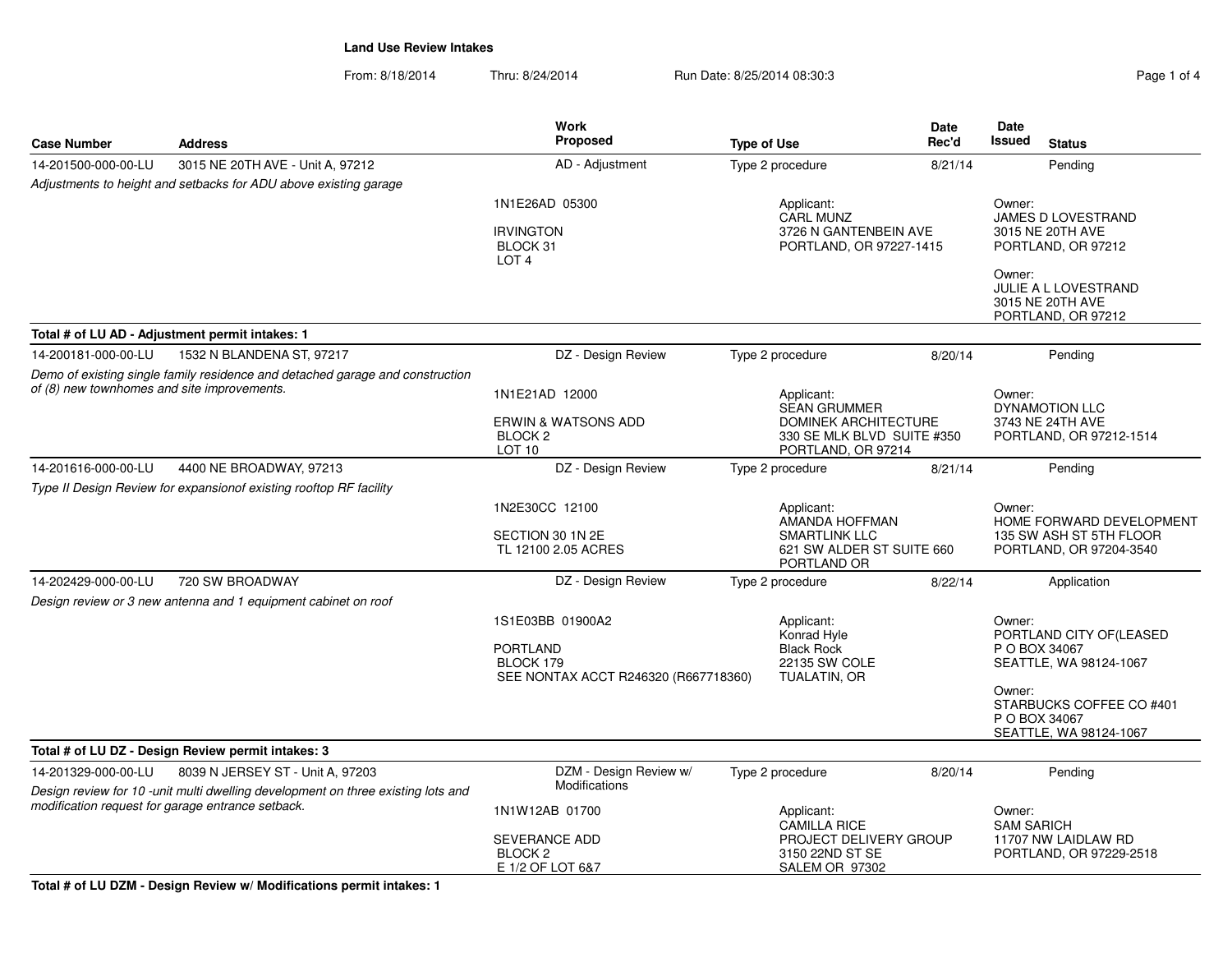From: 8/18/2014Thru: 8/24/2014 Run Date: 8/25/2014 08:30:3

| <b>Case Number</b>                                           | <b>Address</b>                                                                                             | <b>Work</b><br>Proposed                                                                          | <b>Type of Use</b>                                                                                                                                                                                                        | Date<br>Rec'd | Date<br><b>Issued</b>                                                             | <b>Status</b>                                                                                                         |
|--------------------------------------------------------------|------------------------------------------------------------------------------------------------------------|--------------------------------------------------------------------------------------------------|---------------------------------------------------------------------------------------------------------------------------------------------------------------------------------------------------------------------------|---------------|-----------------------------------------------------------------------------------|-----------------------------------------------------------------------------------------------------------------------|
| 14-200130-000-00-LU                                          |                                                                                                            | GW - Greenway                                                                                    | Type 2 procedure                                                                                                                                                                                                          | 8/18/14       |                                                                                   | Pending                                                                                                               |
|                                                              | Greenway Review to replace landscaping at condo site.                                                      |                                                                                                  |                                                                                                                                                                                                                           |               |                                                                                   |                                                                                                                       |
|                                                              |                                                                                                            | 1S1E03CD 90000<br><b>STRAND CONDOMINIUMS</b><br><b>GENERAL COMMON ELEMENTS</b>                   | Applicant:<br>DEB COLYER<br>THE STRAND CONDOMINIUMS<br>C/O MULTI SERVICES<br>1500 NE IRVING STREET SUITE 41 PORTLAND, OR 97209<br>PORTLAND OR 97232                                                                       |               | Owner:                                                                            | <b>STRAND CONDOMINIUMS</b><br><b>OWNERS' &amp; ASSOCIATION</b><br>1100 NW GLISAN ST #300                              |
|                                                              | Total # of LU GW - Greenway permit intakes: 1                                                              |                                                                                                  |                                                                                                                                                                                                                           |               |                                                                                   |                                                                                                                       |
| 14-202485-000-00-LU<br>Please verify this is a Type 1 review | 3239 NE 20TH AVE, 97212                                                                                    | <b>HR</b> - Historic Resource<br>Review                                                          | Type 1 procedure new                                                                                                                                                                                                      | 8/22/14       |                                                                                   | Application                                                                                                           |
|                                                              |                                                                                                            | 1N1E26AA 10100<br><b>IRVINGTON</b><br>BLOCK 30<br>LOT 1&2                                        | Applicant:<br><b>RICK BLUHM</b><br>COMPLETE CONSTRUCTION LLC<br>7078 NE 8TH AVE<br>PORTLAND, OR 97211                                                                                                                     |               | Owner:<br><b>TOBY L HARRINGTON</b><br>3239 NE 20TH AVE<br>PORTLAND, OR 97212-2412 |                                                                                                                       |
|                                                              |                                                                                                            |                                                                                                  |                                                                                                                                                                                                                           |               | Owner:                                                                            | ELIZABETH I KINSOLVING<br>3239 NE 20TH AVE<br>PORTLAND, OR 97212-2412                                                 |
| 14-201938-000-00-LU                                          | 1434 SW MORRISON ST, 97205<br>Historic Resource review for exterior alterations to existing mutli-dwelling | HR - Historic Resource<br>Review                                                                 | Type 2 procedure                                                                                                                                                                                                          | 8/22/14       |                                                                                   | Pending                                                                                                               |
| development and sign                                         |                                                                                                            | 1N1E33DD 07300<br><b>PORTLAND</b><br>BLOCK 310<br><b>LOT 7&amp;8</b><br>POTENTIAL ADDITIONAL TAX | Applicant:<br>Christine Yun<br>CARLTON HART ARCHITECTURE,<br>P C<br>322 NW 8TH AVE<br>PORTLAND, OR 97209<br>Applicant:<br><b>KAREN STEGEMILLER</b><br>CARELTON HART ARCHITECTURE<br>322 NW 8TH AVE<br>PORTLAND, OR. 97209 |               | Owner:                                                                            | <b>JESSICA WOODRUFF</b><br><b>REACH COMMUNITY</b><br>DEVELOPMENT CORPORATION<br>4150 MOODY AVE<br>PORTLAND, OR. 97239 |
| 14-202480-000-00-LU                                          | 829 N RUSSELL ST, 97227<br><b>HRR in Russell Street Conservation District</b>                              | HR - Historic Resource<br>Review                                                                 | Type 2 procedure                                                                                                                                                                                                          | 8/22/14       |                                                                                   | Application                                                                                                           |
|                                                              |                                                                                                            | 1N1E27BD 07900<br>PROEBSTELS ADD<br>BLOCK <sub>8</sub><br>LOT 7&8 TL 7900                        | Applicant:<br>DARREN SCHROEDER<br>DARREN SCHROEDER DESIGN<br>AND CONSULTING<br>716 SE 45TH AVE<br>PORTLAND OR 97215                                                                                                       |               | Owner:<br>PO BOX 82482                                                            | <b>NEZ C III HALLETT</b><br>PORTLAND, OR 97282                                                                        |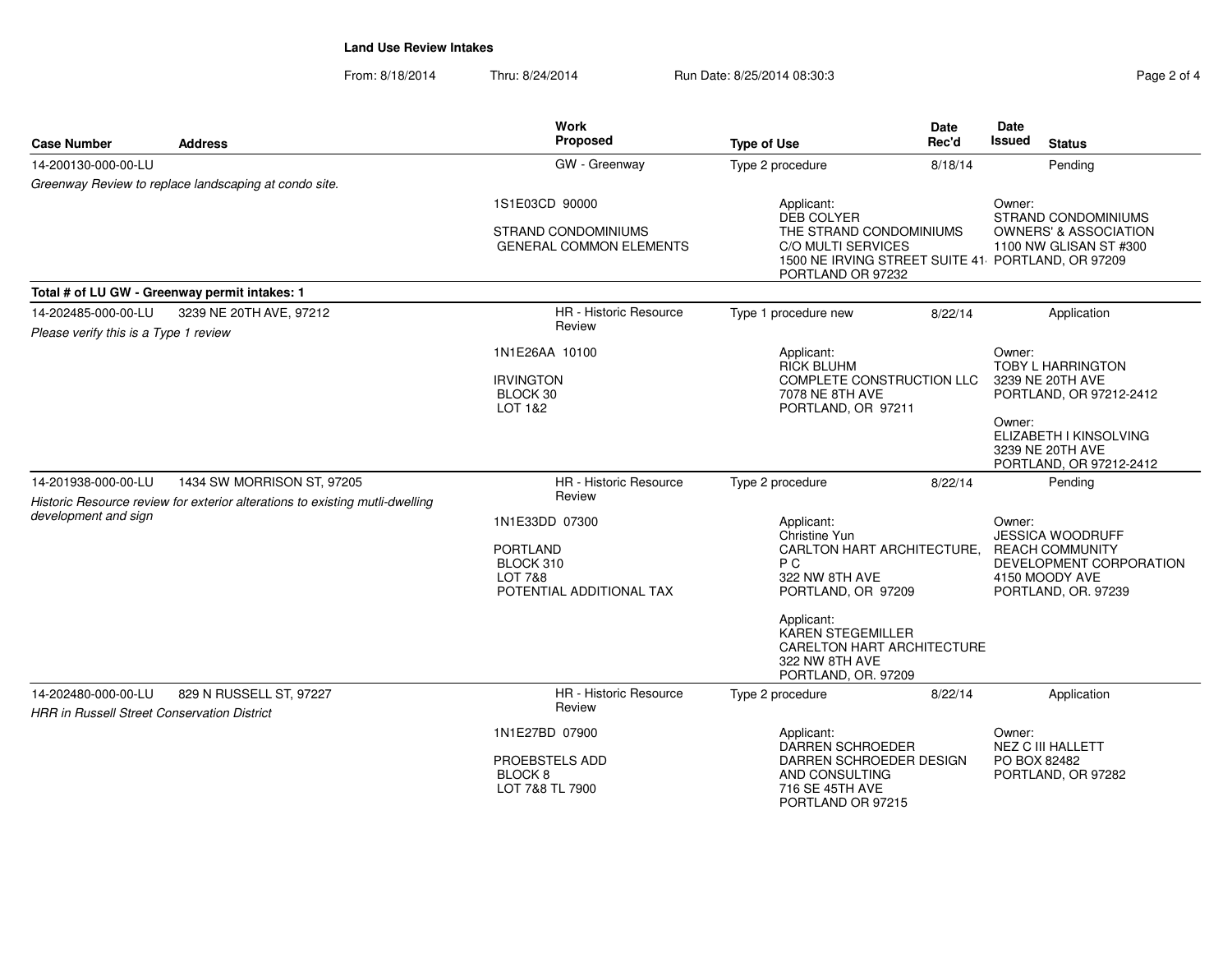From: 8/18/2014Thru: 8/24/2014 Run Date: 8/25/2014 08:30:3

PORTLAND, OR 97229-7592

| <b>Case Number</b>                         | <b>Address</b>                                                                                               | Work<br>Proposed                                                                                     | <b>Type of Use</b>                                                    | <b>Date</b><br>Rec'd | <b>Date</b><br><b>Issued</b><br><b>Status</b>                                                                                                          |  |
|--------------------------------------------|--------------------------------------------------------------------------------------------------------------|------------------------------------------------------------------------------------------------------|-----------------------------------------------------------------------|----------------------|--------------------------------------------------------------------------------------------------------------------------------------------------------|--|
| 14-200176-000-00-LU                        | 1918 SE 12TH AVE, 97214<br>Add two dormers to rear facade of second story. Add two bay windows to side       | <b>HR</b> - Historic Resource<br>Review                                                              | Type 2 procedure                                                      | 8/21/14              | Pending                                                                                                                                                |  |
| facades of first story of house.           |                                                                                                              | 1S1E02CA 09000<br><b>LADDS ADD</b><br>BLOCK 11<br>S 21' OF LOT 16<br><b>LOT 17</b>                   |                                                                       |                      | Owner:<br>ALEXANDER BASSOS<br>1912 SE 12TH AVE<br>PORTLAND, OR 97214-4718<br>Owner:<br><b>MATTHEW MASINI</b><br>1918 SE 12TH AVE<br>PORTLAND, OR 97214 |  |
| 14-201194-000-00-LU                        | 200 SE M L KING BLVD, 97214<br>Historic Resource Review for 3 wall signs, 1 projecting sign and 2 pole signs | HR - Historic Resource<br>Review                                                                     | Type 2 procedure                                                      | 8/20/14              | Pending                                                                                                                                                |  |
|                                            |                                                                                                              | 1N1E35CC 07700                                                                                       | Applicant:<br><b>JESSICA KOSMAS</b>                                   |                      | Owner:<br>200 MLK ASSOCIATES LLC                                                                                                                       |  |
|                                            |                                                                                                              | <b>EAST PORTLAND</b><br>BLOCK 104<br>LOT 1-3<br><b>HISTORIC PROPERTY</b><br>POTENTIAL ADDITIONAL TAX | <b>RAMSAY SIGNS INC.</b><br>9160 SE 74TH AVENUE<br>PORTLAND, OR 97206 |                      | 8129 LAKE BALLINGER WAY #104<br>EDMONDS, WA 98026                                                                                                      |  |
|                                            | Total # of LU HR - Historic Resource Review permit intakes: 5                                                |                                                                                                      |                                                                       |                      |                                                                                                                                                        |  |
| 14-202493-000-00-LU                        | 8725 SE 91ST AVE, 97266                                                                                      | LDP - Land Division Review<br>(Partition)                                                            | Type 1x procedure                                                     | 8/22/14              | Application                                                                                                                                            |  |
|                                            |                                                                                                              | 12E28BA03200                                                                                         | Applicant:<br><b>RUSS PETRUSHA</b><br>14310 SE STEELE ST              |                      | Owner:<br><b>SHAWN WHITE</b><br><b>WRS PROPERTIES</b><br>PO BOX 613<br>OREGON CITY, OR 97045                                                           |  |
| 14-202419-000-00-LU<br>3-lot land division | 12601 SE BUSH ST, 97236                                                                                      | LDP - Land Division Review<br>(Partition)                                                            | Type 1x procedure                                                     | 8/22/14              | Application                                                                                                                                            |  |
|                                            |                                                                                                              | 1S2E11CB 02801                                                                                       | Applicant:<br><b>KEVIN PARTAIN</b>                                    |                      | Owner:<br>LI ZHU                                                                                                                                       |  |
|                                            |                                                                                                              | PHYLLIS PARK NO 2<br>LOT 6&A TL 2801                                                                 | <b>URBAN VISIONS</b><br>223 NE 56TH AVE<br>PORTLAND, OR 97213         |                      | 2436 NW BENSON LN<br>PORTLAND, OR 97229-7592                                                                                                           |  |
|                                            |                                                                                                              |                                                                                                      |                                                                       |                      | Owner:<br>HONG JIE XU<br>2436 NW BENSON LN                                                                                                             |  |